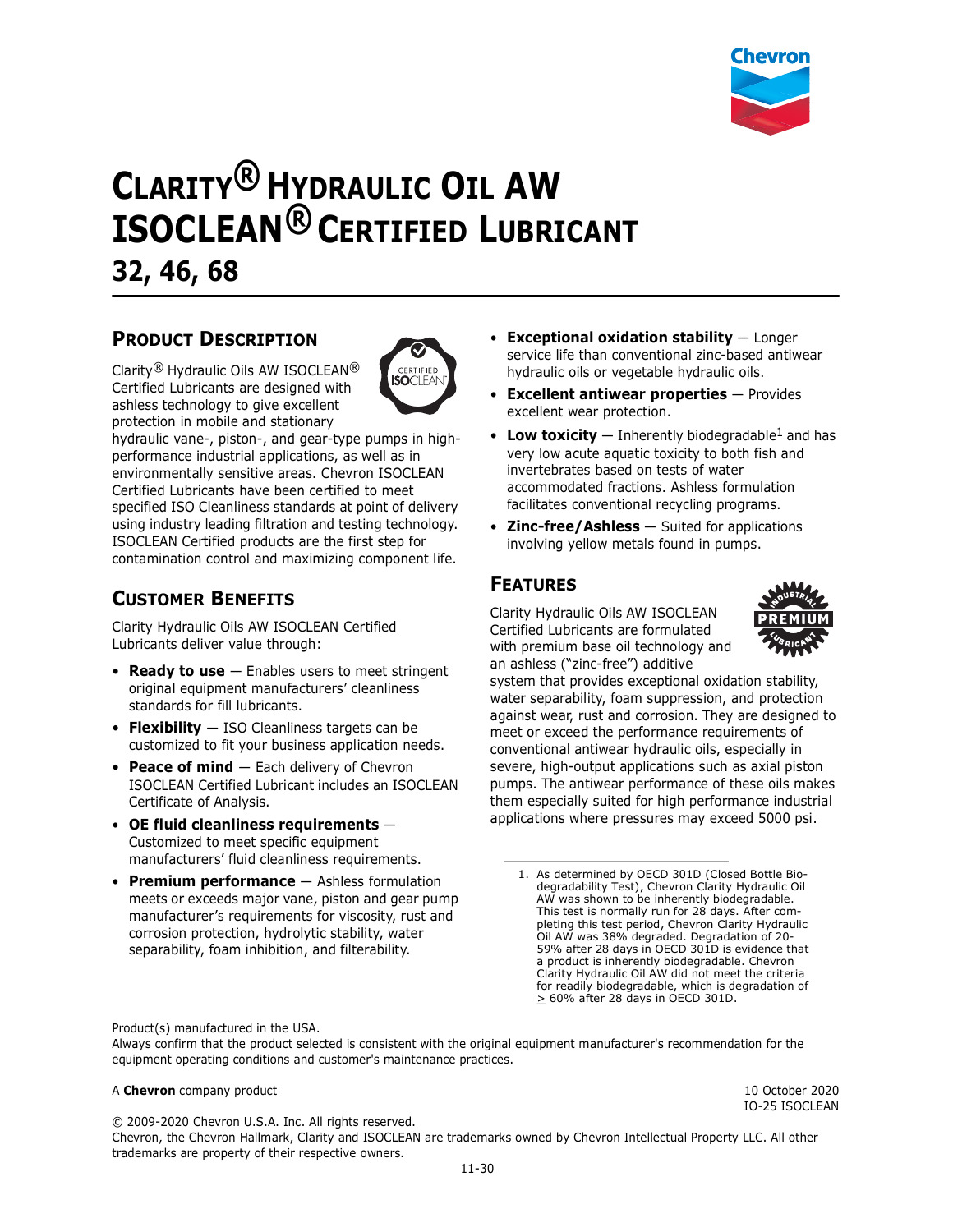The zinc-free formula makes it well suited for applications involving yellow metals found in hydraulic systems.

Clarity® Hydraulic Oils AW ISOCLEAN® Certified Lubricants are long-life lubricants (are not vegetable oil based), with dramatically longer TOST (ASTM D943 oxidation stability test) lives than conventional zincbased hydraulic fluids. A longer TOST life equates to longer service life, which can improve the customer's bottom line. This level of oxidation stability is especially applicable in high efficiency (high speed, high temperature, high output) applications where severe stress is placed on the hydraulic fluid.

Clarity Hydraulic Oil AW 100 is a shear-stable high VI hydraulic oil designed to improve equipment efficiency and increase operating temperature range of this grade.

Many hydraulic systems are required to operate in environmentally sensitive areas where leaks or spills of hydraulic fluid may result in contamination of the soil or nearby waterways. Conventional antiwear hydraulic oils are formulated with metal-containing performance additives which can persist in the environment in the event of leaks. Vegetable-based hydraulic oils generally meet the environmental requirements, but can fall short of the performance requirements.

## **APPLICATIONS**

Clarity Hydraulic Oils AW ISOCLEAN Certified Lubricants are designed for and have shown excellent performance in applications involving:

| <b>ISO Grade</b>                                                                     | 32 | 46 | 68 |
|--------------------------------------------------------------------------------------|----|----|----|
| high performance industrial appli-<br>cations where pressures may<br>exceed 5000 psi |    |    |    |
| lightly loaded reciprocating<br>compressors                                          |    |    |    |

Clarity Hydraulic Oils AW ISOCLEAN Certified Lubricants are not compatible with zinc/calcium containing fluids, and OEM recommended lubricant change-out procedures including drain and flush requirements need to be adhered to.

Do not use in high pressure systems in the vicinity of flames, sparks and hot surfaces. Use only in well ventilated areas. Keep container closed.

Always confirm that the product selected is consistent with the original equipment manufacturer's recommendation for the equipment operating conditions and customer's maintenance practices.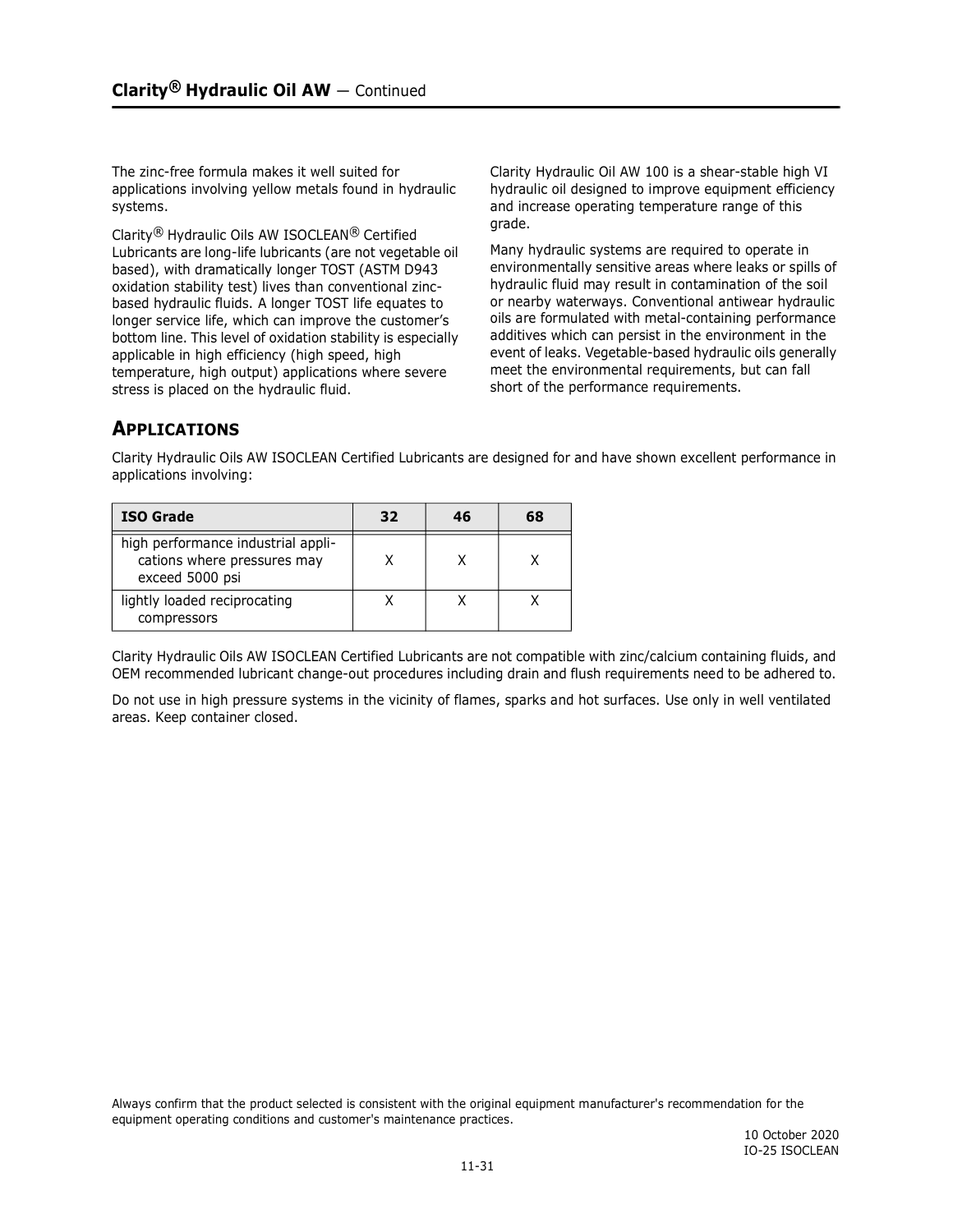### **CLAIMS AND SPECIFICATIONS**

| <b>ISO Grade</b>                                                                                          | 32        | 46            | 68        |
|-----------------------------------------------------------------------------------------------------------|-----------|---------------|-----------|
| Blohm+Voss                                                                                                | М         | М             | М         |
| Eaton (Vickers)<br>35VQ25A (Pump Test)<br>I-286-S (Stationary)<br>M-2950-S (Mobile)                       | М         | м             | м         |
| Fives Cincinnati (formerly<br>MAG <sup>a</sup> Cincinnati,<br>Cincinnati Machine,<br>Cincinnati Milacron) | М<br>p-68 | м<br>$p - 70$ | м<br>p-69 |
| Hitachi/John Deere<br>Construction 1CMAS HK<br>VG 32, 46                                                  | М         | M             |           |
| Krauss-Maffei<br>Kunststofftechnik                                                                        |           | M             |           |
| NSF H <sub>2</sub> b                                                                                      | A         | A             | A         |
| Parker Hannifin (Denison)<br>HF-0, HF-1, HF-2, T6H20C                                                     | М         | м             | М         |
| Voith 3625-006058                                                                                         | A         | A             | A         |
| 7F TF-MI 04K                                                                                              | М         | М             |           |
| ASTM D6158 HM                                                                                             | М         | М             |           |
| DIN 51524-2 HLP                                                                                           | М         | м             | м         |
| ISO 11158 L-HM                                                                                            | М         | М             | м         |

a Obsolete specification

#### **A**: Approved for

M: Meets or exceeds requirements

Always confirm that the product selected is consistent with the original equipment manufacturer's recommendation for the equipment operating conditions and customer's maintenance practices.

b Clarity Hydraulic Oils AW ISOCLEAN Certified Lubricants (ISO 32, 46, 68) are registered by **NSF** and are acceptable as lubricants where there is no possibility of food contact (H2) in and around food processing areas. The NSF Nonfood Compounds Registration Program is a continuation of the USDA product approval and listing program, which is based on meeting regulatory requirements of appropriate use, ingredient review and labeling verification.